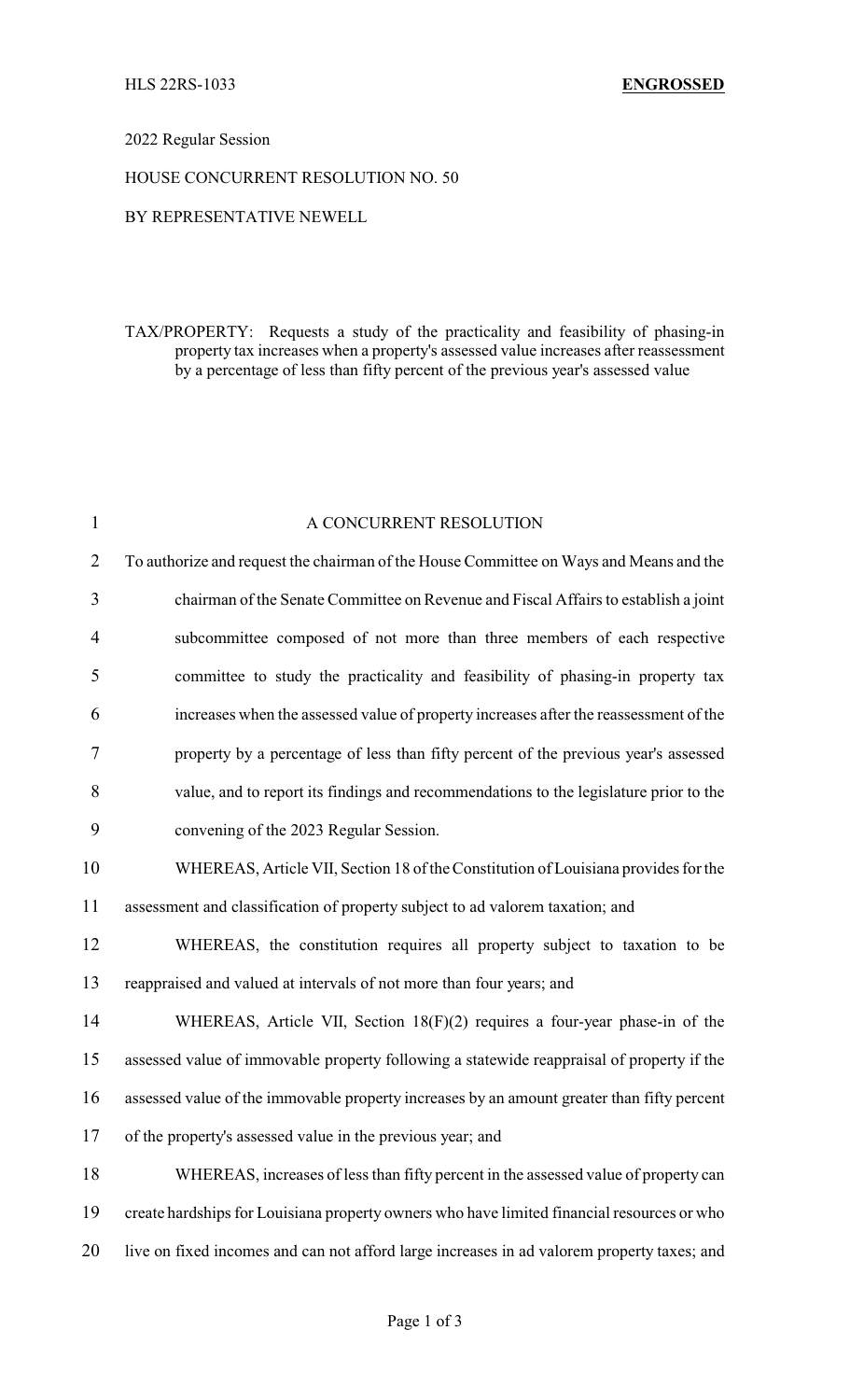#### HLS 22RS-1033 **ENGROSSED**

 WHEREAS, consideration should be given to circumstances where a lower threshold of an increase in the assessed valuation of property would qualify for the four-year phase-in of property taxes in order for property owners with limited financial means to maintain ownership of their property; and

 WHEREAS, lowering the threshold for triggering the four-year phase-in of increases in the assessed value of property for purposes of property taxes should be balanced against the loss of revenue the phase-in can create for local governments, many of which finance operational expenses for the provision of services for citizens on the revenue generated from ad valorem property taxes.

 THEREFORE, BE IT RESOLVED that the Legislature of Louisiana does hereby authorize and request the chairman of the House Committee on Ways and Means and the chairman of the Senate Committee on Revenue and Fiscal Affairs to establish a joint subcommittee composed of not more than three members of each respective committee to study the practicality and feasibility of phasing-in property tax increases when the assessed value of property increases after the reassessment of the property by a percentage of less than fifty percent of the previous year's assessed value, and to report its findings and recommendations to the legislature prior to the convening of the 2023 Regular Session. BE IT FURTHER RESOLVED that the chairman of the House Committee on Ways

 and Means shall call the first meeting of the joint subcommittee, and, at such meeting, the members of the joint subcommittee shall select a member of the joint subcommittee to serve as its chairman and shall select any other officers deemed necessary by the joint subcommittee.

# DIGEST

The digest printed below was prepared by House Legislative Services. It constitutes no part of the legislative instrument. The keyword, one-liner, abstract, and digest do not constitute part of the law or proof or indicia of legislative intent. [R.S. 1:13(B) and 24:177(E)]

| <b>HCR 50 Engrossed</b> | 2022 Regular Session | Newell |
|-------------------------|----------------------|--------|
|-------------------------|----------------------|--------|

Authorizes the chairman of the House Committee on Ways and Means and the chairman of the Senate Committee on Revenue and Fiscal Affairs to establish a joint subcommittee composed of not more than three members of each respective committee to study the practicality and feasibility of phasing-in property tax increases when the assessed value of property increases after the reassessment of the property by a percentage of less than 50% of the previous year's assessed value and to report its findings and recommendations to the legislature prior to the 2023 R.S.